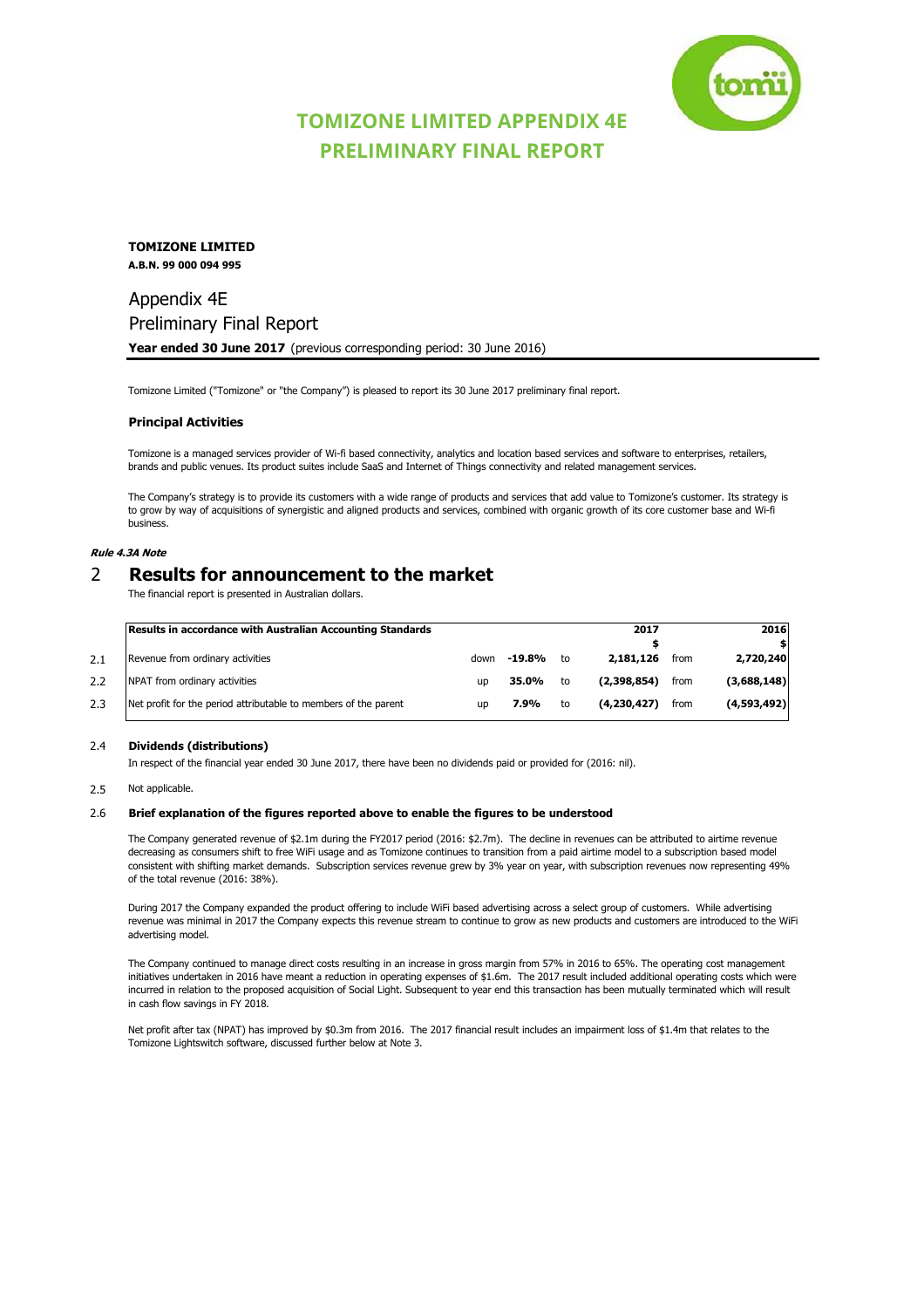

# **TOMIZONE LIMITED**

# 3 Consolidated Statement of Profit or Loss and Other Comprehensive Income

| For the year ended 30 June 2017 |
|---------------------------------|
|                                 |

| <b>Note</b>                                                                                                                                  | 2017                     | 2016                     |
|----------------------------------------------------------------------------------------------------------------------------------------------|--------------------------|--------------------------|
| Revenues<br>1                                                                                                                                | 2,181,126                | 2,720,240                |
| Direct costs<br>1                                                                                                                            | (770, 699)               | (1, 165, 421)            |
| <b>Gross profit</b>                                                                                                                          | 1,410,427                | 1,554,819                |
| Operating expenses<br>1                                                                                                                      | (2,703,795)              | (4,354,658)              |
| Operating earnings before interest, taxation, depreciation & amortisation                                                                    | (1, 293, 368)            | (2,799,839)              |
| Depreciation and amortisation<br>1                                                                                                           | (474, 192)               | (574, 570)               |
| Other non-operating income / (costs)                                                                                                         | (29, 137)                | 11,414                   |
| Impairment of intangibles<br>3                                                                                                               | (1,447,073)              | (316,000)                |
| Share based payments                                                                                                                         | (355, 363)               | (600, 758)               |
| Profit / (loss) before income tax and finance costs                                                                                          | (3,599,133)              | (4,279,753)              |
| Finance income                                                                                                                               | 5,464                    | 15,967                   |
| Finance costs<br>1                                                                                                                           | (687, 785)               | (518, 402)               |
| Profit / (loss) before income tax                                                                                                            | (4,281,454)              | (4,782,188)              |
| Income tax credit                                                                                                                            | 51,027                   | 188,696                  |
| Net profit/(loss) after tax                                                                                                                  | (4,230,427)              | (4,593,492)              |
| <b>Other Comprehensive Income</b>                                                                                                            |                          |                          |
| Items that may be reclassified subsequently to profit & loss:                                                                                |                          |                          |
| Movement in Foreign Currency Translation                                                                                                     | (2,842)                  | (36, 743)                |
| Other comprehensive income / (loss) for the period, net of income tax                                                                        | (2, 842)                 | (36, 743)                |
| Total comprehensive income / (loss) for the period                                                                                           | (4,233,269)              | (4,630,235)              |
| The above Consolidated Statement of Profit or Loss and Other Comprehensive Income should be read in conjunction with the accompanying notes. |                          |                          |
| Rule 4.3A Note                                                                                                                               |                          |                          |
|                                                                                                                                              | 2017<br><b>Cents per</b> | 2016<br><b>Cents per</b> |

| 14.1 |                          | 2017<br>Cents per<br>share | 2016<br><b>Cents per</b><br>share |
|------|--------------------------|----------------------------|-----------------------------------|
|      | Earnings per share (EPS) |                            |                                   |
|      | <b>Basic EPS</b>         | (4.14)                     | (4.87)                            |
|      | Diluted EPS              | (4.14)                     | (4.87)                            |

EPS calculation is based on the weighted average number of shares on issue throughout the period.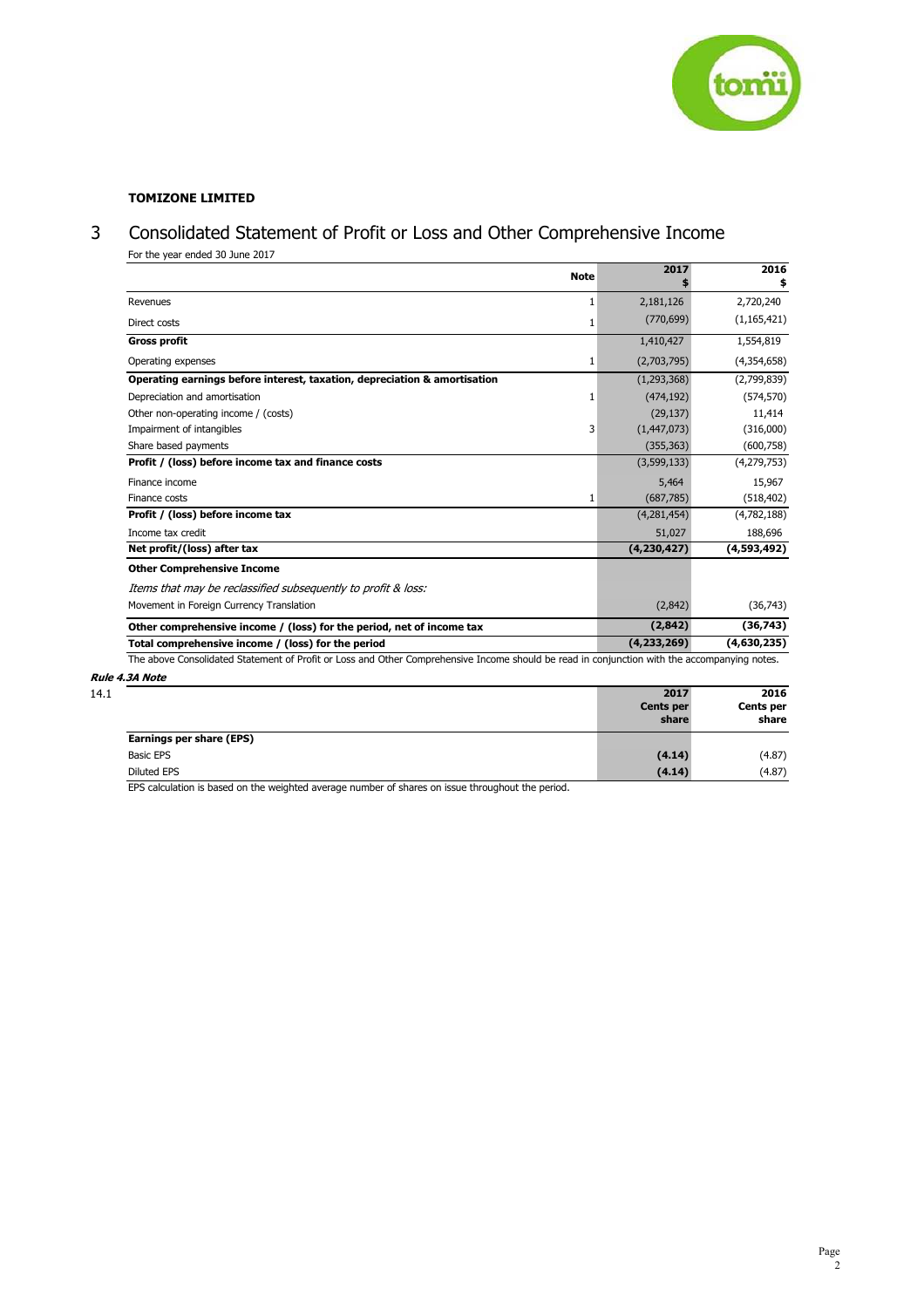

# 4 Consolidated Statement of Financial Position

As at 30 June 2017

|                                       | <b>Note</b>    | 2017           | 2016           |
|---------------------------------------|----------------|----------------|----------------|
|                                       |                |                | \$             |
| <b>Current Assets</b>                 |                |                |                |
| Cash and cash equivalents             | $\overline{2}$ | 228,791        | 1,676,020      |
| Trade and other receivables           |                | 453,262        | 1,049,735      |
| Inventories & Work in Progress        |                | 1,230          |                |
| Other financial assets                |                | 1,699          | 5,876          |
| <b>Total current assets</b>           |                | 684,982        | 2,731,631      |
| <b>Non-current assets</b>             |                |                |                |
| Other financial assets                |                | 37,529         | 11,633         |
| Property, plant and equipment         |                | 164,120        | 373,243        |
| Goodwill                              |                | 338,896        | 338,896        |
| Other intangible assets               | 3              | 25,999         | 1,765,297      |
| Deferred tax assets                   |                | 7,210          | 4,360          |
| <b>Total non-current assets</b>       |                | 573,754        | 2,493,429      |
| <b>Total assets</b>                   |                | 1,258,736      | 5,225,060      |
| <b>Current Liabilities</b>            |                |                |                |
| Trade and other payables              |                | 1,626,886      | 2,387,662      |
| Interest-bearing loans and borrowings |                | 3,920,907      | 57,294         |
| Bank overdraft and other liabilities  |                | 107,879        | 117,397        |
| Employee benefit liabilities          |                | 202,388        | 219,552        |
| Deferred revenue                      |                | 134,769        | 520,434        |
| Other financial liabilities           |                |                | 51,903         |
| <b>Total current liabilities</b>      |                | 5,992,829      | 3,354,242      |
| <b>Non-current liabilities</b>        |                |                |                |
| Interest-bearing loans and borrowings |                |                | 3,827,866      |
| Deferred tax liabilities              |                | 6,510          | 55,048         |
| <b>Total non-current liabilities</b>  |                | 6,510          | 3,882,914      |
| <b>Total liabilities</b>              |                | 5,999,339      | 7,237,156      |
| Net assets / (liabilities)            |                | (4,740,603)    | (2,012,096)    |
| <b>Equity</b>                         |                |                |                |
| Contributed equity                    |                | 20,186,318     | 19,041,318     |
| Reserves                              |                | 550,589        | 193,669        |
| <b>Accumulated losses</b>             |                | (25, 477, 510) | (21, 247, 083) |
| <b>Total equity</b>                   |                | (4,740,603)    | (2,012,096)    |

The above Consolidated Statement of Financial Position should be read in conjunction with the accompanying notes.

### **Commentary on Consolidated Statement of Financial Position**

Net current assets (NCA) \$0.6m (2016: \$2.7m) reflect the holdings of cash reserves and trade receivables. Post 30 June 2017 the Company completed a 1-for-1 Entitlement Offer, discussed further at Note 12. The variance in Trade Receivables relates to a large project installation that was outstanding at 30 June 2016.

Non current assets have decreased to \$0.5m as at 30 June 2017, this movement was predominately driven by the impairment loss recognised in relation to the Lightswitch software of \$1.4m, discussed further at Note 3.

The change in current and non current interest bearing borrowing reflects the original repayment term of the convertible bond debt issued in June 2016. Subsequent to 30 June 2017 the repayment term of 75% of the convertible bond debt was amended to August 2019, originally June 2018. The terms of the convertible bond debt amendments are discussed further at Section 12. These changes to the convertible bond debt will reduce on-going interest costs by \$105,000 per annum.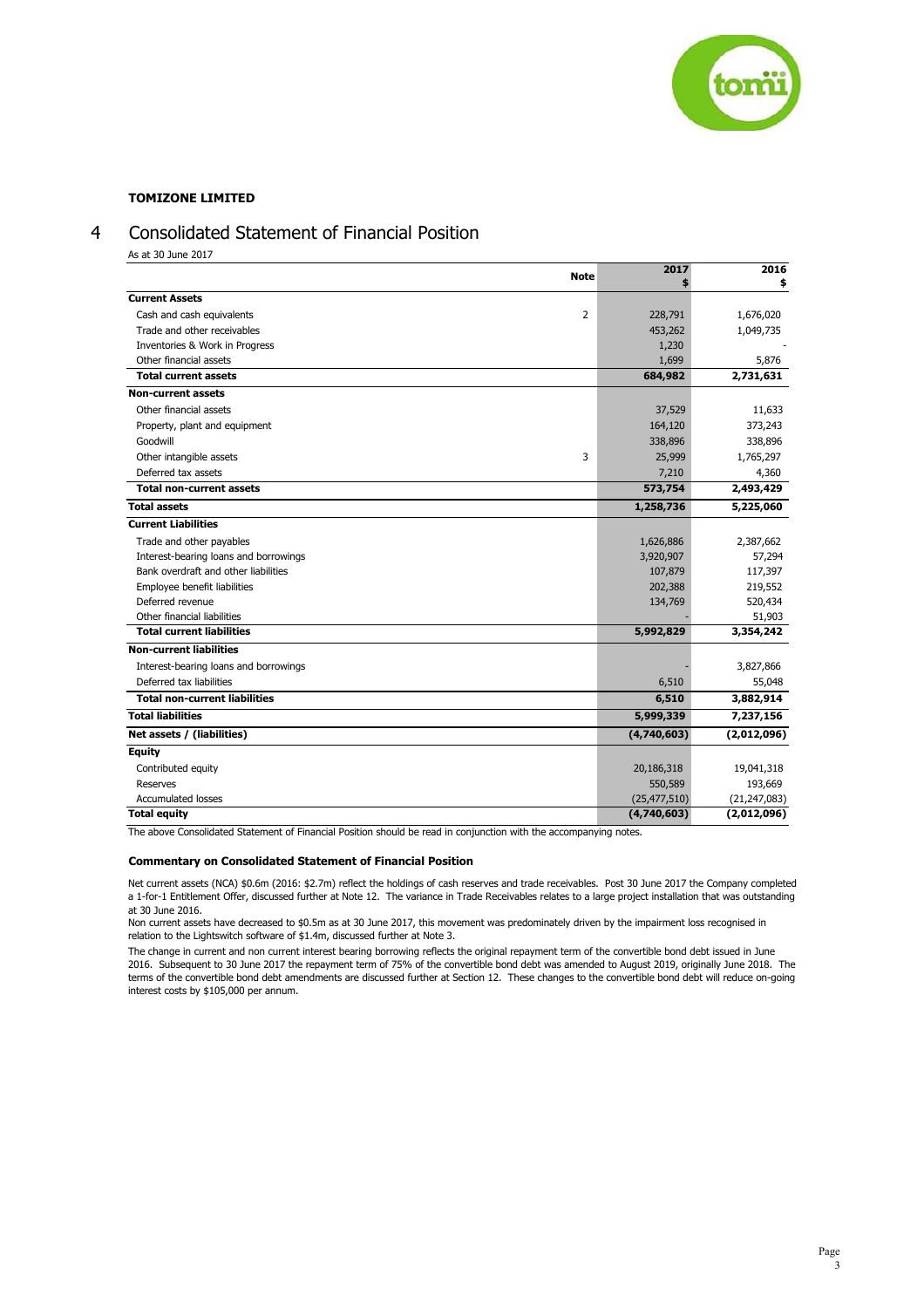

# 5 Consolidated Statement of Cash Flows

For the year ended 30 June 2017

| <b>Note</b>                                                      | 2017        | 2016        |
|------------------------------------------------------------------|-------------|-------------|
|                                                                  |             | \$          |
| Cash flows from operating activities                             |             |             |
| Receipts from customers (1)                                      | 2,439,130   | 2,500,666   |
| Payments to suppliers and employees                              | (3,907,449) | (5,426,490) |
| Interest received                                                | 4,904       | 17,061      |
| Borrowing costs paid                                             | (595, 720)  | (400, 638)  |
| Net cash flows from/(used in) operating activities               | (2,059,135) | (3,309,401) |
| Cash flows from investing activities                             |             |             |
| Investment in intellectual property                              |             | (525, 739)  |
| Purchase of property, plant and equipment                        |             | (26,740)    |
| Proceeds from sale of property, plant and equipment              | 10,000      |             |
| Net cash flows from/(used in) investing activities               | 10,000      | (552, 479)  |
| Cash flows from financing activities                             |             |             |
| Proceeds from issues of shares and exercise of share options     | 960,000     |             |
| Proceeds from borrowings                                         | 35,184      | 2,856,738   |
| Repayment of borrowings                                          | (178, 414)  | (1,356,504) |
| Transaction costs on issue of shares                             | (201.588)   |             |
| Net cash flows from/(used in) financing activities               | 615,181     | 1,500,234   |
| Net increase/(decrease) in cash and cash equivalents             | (1,433,954) | (2,361,646) |
| Cash and cash equivalents at the beginning of the financial year | 1,594,343   | 3,950,225   |
| Effect of exchange rate changes on cash                          | (14, 186)   | 5,764       |
| 2<br>Cash and cash equivalents at the end of the financial year  | 146,203     | 1,594,343   |

The above Consolidated Statement of Cash Flows should be read in conjunction with the accompanying notes.

(1) Where customers (hotspot owners) collect revenue from a consumer (individual WiFi user) on Tomizone's behalf via on-site voucher cash sales, the cash receipt by Tomizone from the customer is reflected as net of commission for cash settlement purposes. This payable is then offset against individual customer's clearing account whereby the net account balance, if any, is settled to Tomizone.

This results in reported operating cash flow receipts from customers being lower than recognised sales revenue.

## **TOMIZONE LIMITED**

# 6 Consolidated Statement of Changes in Equity

For the year ended 30 June 2017

|                                                          | <b>Contributed</b><br><b>Equity</b> | <b>Reserves</b> | Accumulated<br>Losses | <b>Total Equity</b> |
|----------------------------------------------------------|-------------------------------------|-----------------|-----------------------|---------------------|
| Year ended 30 June 2016                                  |                                     |                 |                       |                     |
| Balance at 1 July 2015                                   | 18,804,902                          | (314, 915)      | (16,653,591)          | 1,836,396           |
| Loss for the period                                      |                                     |                 | (4,593,492)           | (4,593,492)         |
| Other comprehensive income                               |                                     | (36, 743)       |                       | (36,743)            |
| Total comprehensive income for the period                |                                     | (36,743)        | (4,593,492)           | (4,630,235)         |
| Issue of convertible note                                |                                     | 180,985         |                       | 180,985             |
| Exercise of Director A & B Options (Granted 22 May 2015) | 236,416                             | (236, 416)      |                       |                     |
| Recognition of prior period issued options               |                                     | 600,758         |                       | 600,758             |
| Balance at 30 June 2016                                  | 19,041,318                          | 193,669         | (21, 247, 083)        | (2,012,096)         |
|                                                          |                                     |                 |                       |                     |
| Year ended 30 June 2017                                  |                                     |                 |                       |                     |
| Balance at 1 July 2016                                   | 19,041,318                          | 193,669         | (21, 247, 083)        | (2,012,096)         |
| Loss for the period                                      |                                     |                 | (4,230,427)           | (4,230,427)         |
| Other comprehensive income                               |                                     | (2,842)         |                       | (2, 842)            |
| Total comprehensive income for the period                |                                     | (2, 842)        | (4, 230, 427)         | (4, 233, 269)       |
| Issue of share capital - private placements              | 1,145,000                           |                 |                       | 1,145,000           |
| Recognition of prior period issued options               |                                     | 213,999         |                       | 213,999             |
| Employee share-based payments                            |                                     | 141,364         |                       | 141,364             |
| Equity component - convertible note                      |                                     | 4,399           |                       | 4,399               |
| Balance at 30 June 2017                                  | 20,186,318                          | 550,589         | (25, 477, 510)        | (4,740,603)         |

The above Consolidated Statement of Changes in Equity should be read in conjunction with the accompanying notes.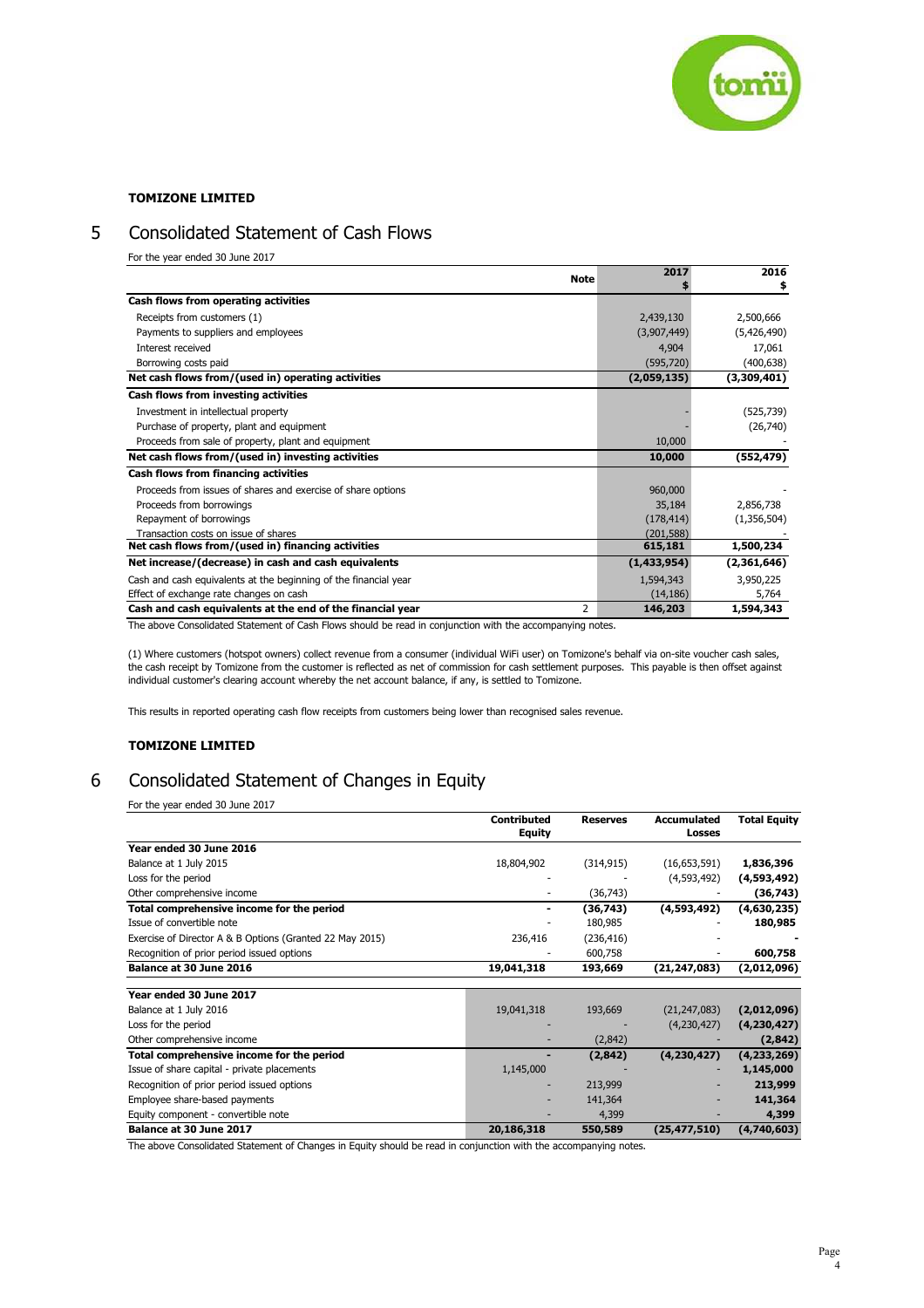

# Notes to the Consolidated Financial Statements

For the year ended 30 June 2017

## **1. Revenue and Expenses**

|                                                                                | 2017      | 2016      |
|--------------------------------------------------------------------------------|-----------|-----------|
|                                                                                |           |           |
| Profit before income tax expense includes the following revenues and expenses: |           |           |
| (a) Revenue                                                                    |           |           |
| Revenue from operations                                                        | 2,181,126 | 2,720,240 |
|                                                                                | 2,181,126 | 2,720,240 |
| (b) Other income                                                               |           |           |
| <b>Interest</b>                                                                | 5,464     | 15,967    |
|                                                                                |           |           |
| (c) Expenses                                                                   |           |           |
| Direct costs                                                                   | 770,699   | 1,165,421 |
| Operating activities                                                           | 2,703,795 | 4,354,658 |
|                                                                                | 3,474,494 | 5,520,079 |
| <b>Depreciation expense</b>                                                    |           |           |
| (included in expenses above)                                                   |           |           |
| Plant and equipment                                                            | 191,765   | 323,091   |
|                                                                                | 191,765   | 323,091   |
| <b>Amortisation expense</b>                                                    |           |           |
| (included in expenses above)                                                   |           |           |
| Software intangible amortisation                                               | 253,427   | 311,365   |
| Customer intangible amortisation                                               | 29,000    | 104,000   |
|                                                                                | 282,427   | 415,365   |
| <b>Total depreciation and amortisation expense</b>                             | 474,192   | 738,456   |
|                                                                                |           |           |
| (d) Other income and expense disclosures                                       |           |           |
| Finance costs expensed:                                                        |           |           |
| Debt facilities                                                                | 590,345   | 610,208   |
| Other finance costs                                                            | 97,440    | 172,859   |
|                                                                                | 687,785   | 783,067   |

## **2. Cash and Cash Equivalents**

For the purpose of the Cash Flow Statement, cash and cash equivalents are comprised of the following:

|                                           | 2017     | 2016      |
|-------------------------------------------|----------|-----------|
|                                           |          |           |
| Cash on hand and at bank deposits on call | 228,791  | 1,676,020 |
| Bank overdrafts                           | (82.588) | (89, 223) |
|                                           | 146,203  | 1,586,797 |

## **3. Impairment**

An impairment loss of \$1,401,073 (2016: \$Nil) was recognised for the internally developed software product, Lightswitch, which action wrote-off the entire carrying value of Lightswitch. The recoverable amount of the asset is its value-in-use, determined by management's expectation that the market will shift considerably towards other lower cost, feature rich alternative WiFi software products within Tomizone's current product set.

This migration of customer's to other Tomizone products will significantly reduce future revenues and profits from Lightswitch in the foreseeable future, and as such, management have fully impaired the software. The carrying amount of the Lightswitch software as at 30 June 2047 is \$Nil (2016: \$1,663,288).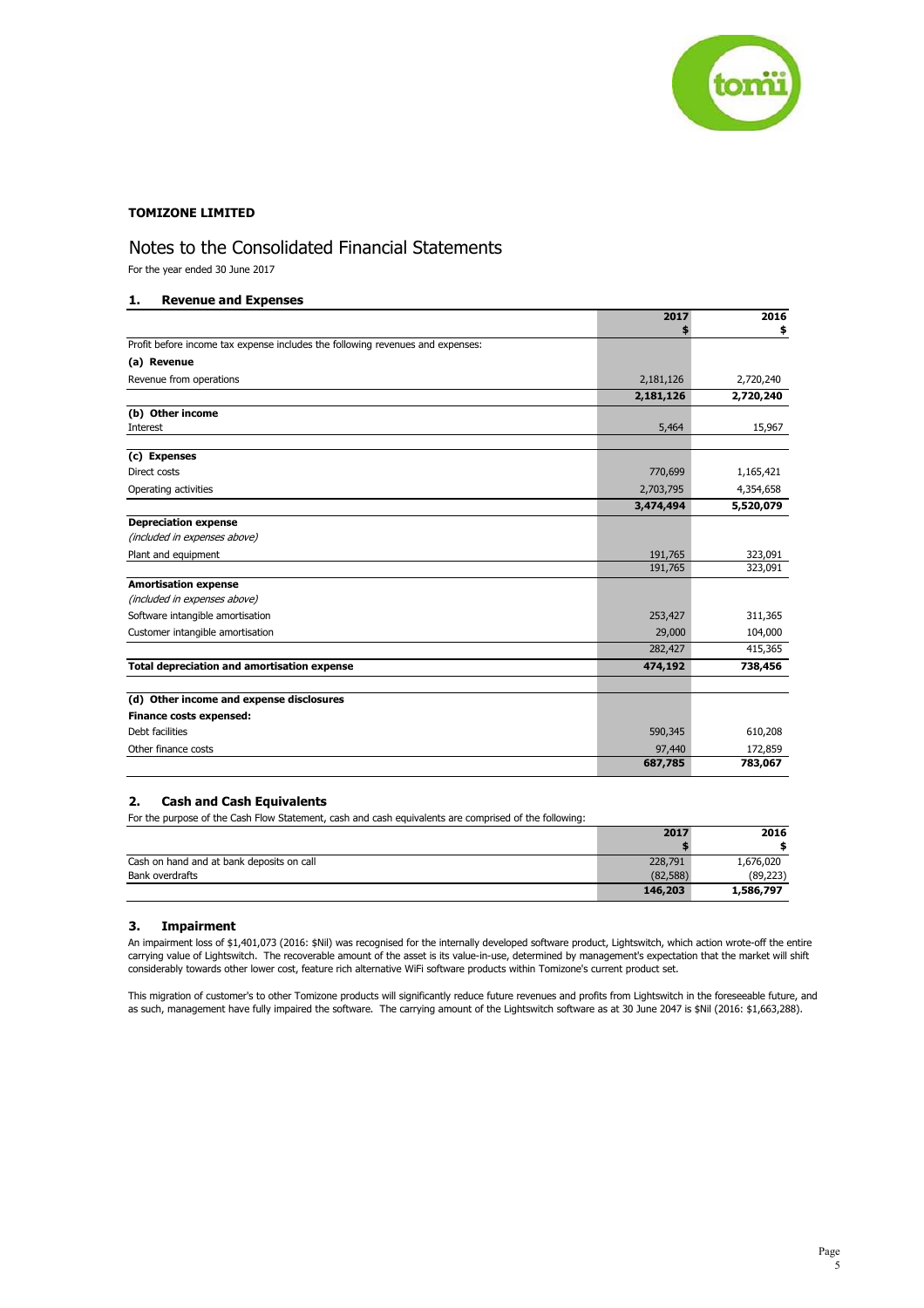

# Notes to the Consolidated Financial Statements - continued

For the year ended 30 June 2017

# 9 Net Tangible Assets per share

|                       | 2017<br><b>Cents per</b><br>share | 2016<br>Cents per<br>share |
|-----------------------|-----------------------------------|----------------------------|
| Basic NTA per share   | (4.99)                            | (4.33)                     |
| Diluted NTA per share | (4.99)                            | (4.33)                     |
|                       |                                   |                            |

NTA per share calculation is based on weighted average number of shares on issue throughout the period.

# 12 Other Significant Information

The Group has no contingent liabilities at 30 June 2017.

## **Subsequent Events**

## **Changes to the Board of Directors**

On 4th July 2017, the Company announced that it had accepted the resignation of Mr Tarun Kanji as non-executive Director and Chairman. Concurrently the Company announced the appointment of Mr Ian Bailey and Mr Matt Adams, both as non-executive Directors. Mr Bailey also took the role of Chairman of the Company with immediate effect.

## **Extension of Convertible Note**

On 4th July 2017, the Company announced that it had entered into agreements with Subscription Bond holders to:

- extend the term of 75% (or \$3,150,000) of outstanding Subscription Bonds to 14 August 2019; and

- redeem 20% (or \$840,000) of all outstanding Subscription Bonds on the condition that half of the redemption amount (\$420,000) forms part of the underwriting of the Entitlement Offer (details below).

Additionally, the Company will seek shareholder approval to:

- issue new options over TOM shares to Subscription Bondholders with an exercise price of \$0.10 per option; and

- adjust the conversion price of the remaining Subscription Bonds from \$0.15 to \$0.05 per TOM share.

The repayment of \$420,000 and conversion of \$420,000 was completed in August 2017 reducing the remaining total Subscription Bonds outstanding amount to \$3,360,000. \$1,050,000 is repayable June 2018, \$2,310,000 is repayable August 2019.

### **Capital Raise - Placement**

On 4th July 2017, the Company issued 13,333,332 new fully paid shares in the Company to sophisticated and professional investors at an issue price of \$0.015 per new share to raise \$0.20 million, before costs and expenses. Funds raised from the Placement will be used by the Company to fund its working capital requirements and the redemption of the Subscription Bonds.

Additionally, further to the announcement made on 10th January 2017, the Company completed the second tranche of the Previous Placement, and issued 444,444 new fully paid shares in the Company to sophisticated and professional investors at an issue price of \$0.09 to raise \$40,000, before costs and expenses.

### **Capital Raise - Entitlement Offer**

On 4th July 2017, the Company announced it was undertaking a 1-for-1 non-renounceable pro-rata Entitlement Offer to raise up to a further \$1.84 million at an issue price of \$0.015 per share. The Entitlement Offer was partially underwritten by a group of underwriters for up to \$1.72 million.

The proceeds of the Entitlement Offer will be used as follows:

- \$840,000 will be used to redeem and pay out part of the Subscription Bonds, of which \$420,000 will be reinvested into the Company by the Subscription Bondholders via the underwriting of the Entitlement Offer; and

- the remaining balance will be used to fund the ongoing working capital and expansion of the business.

The Entitlement Offer and Underwriting Agreement was completed in August 2017.